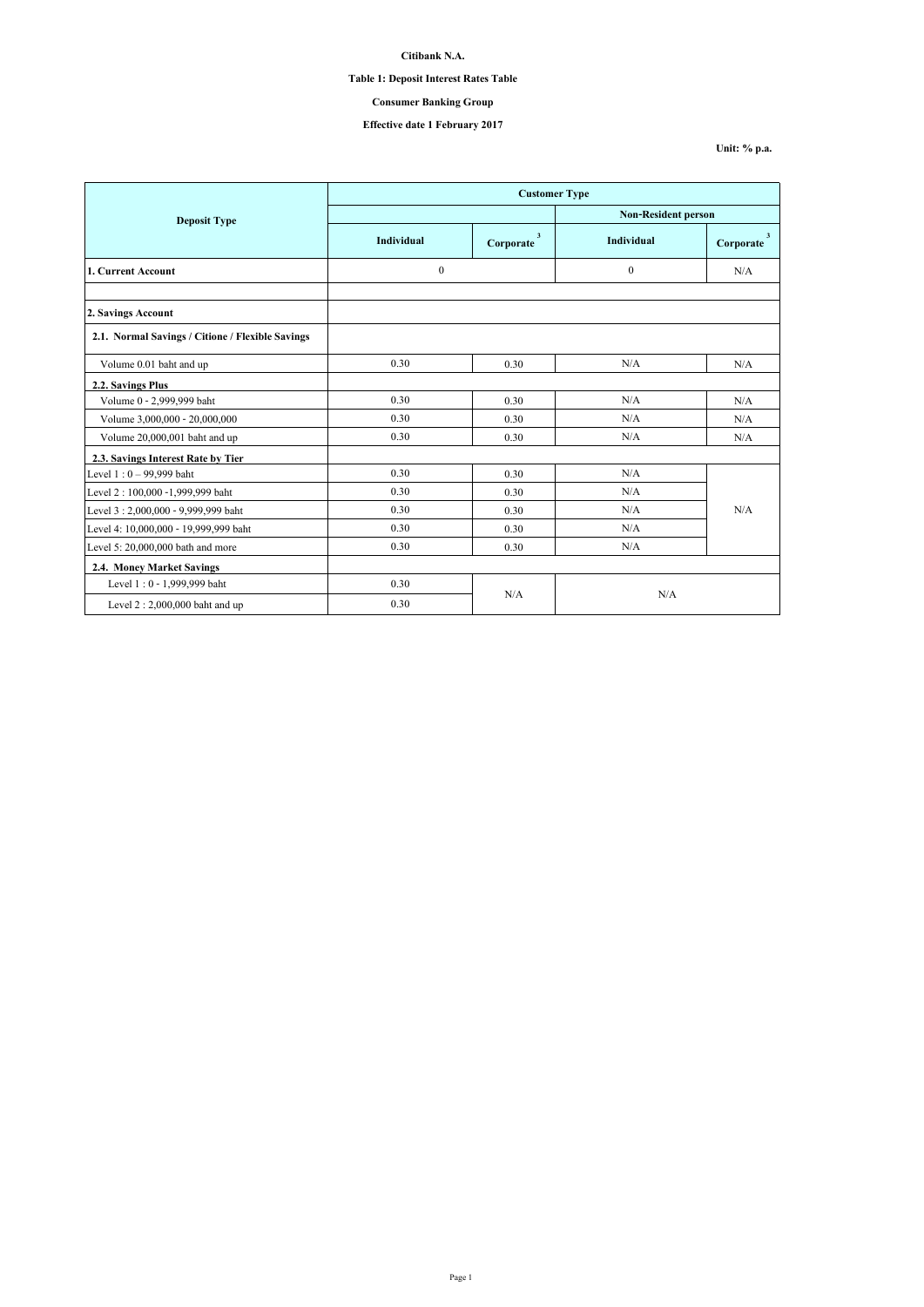# **Table 1: Deposit Interest Rates Table**

# **Consumer Banking Group**

|                                                      |                      |                                                        |                            | Unit: % p.a.                      |
|------------------------------------------------------|----------------------|--------------------------------------------------------|----------------------------|-----------------------------------|
|                                                      | <b>Customer Type</b> |                                                        |                            |                                   |
| <b>Deposit Type</b>                                  |                      |                                                        | <b>Non-Resident person</b> |                                   |
|                                                      | Individual           | $\label{eq:corporate} \textbf{Corporate} \, \text{^3}$ | Individual                 | $\textbf{Corporate} \text{ }^{3}$ |
| 3. Time Deposit                                      |                      |                                                        |                            |                                   |
| 3.1 Normal Time Deposit -                            |                      |                                                        |                            |                                   |
| Minimum opening account 100,000 Baht                 |                      |                                                        |                            |                                   |
| <b>3-Month Tenors</b>                                |                      |                                                        |                            |                                   |
| Volume 100,000 Baht and up                           | 0.70                 | 0.45                                                   | N/A                        |                                   |
| <b>6-Month Tenors</b>                                |                      |                                                        |                            |                                   |
| Volume 100,000 Baht and up                           | 0.75                 | 0.50                                                   | 0.65                       | N/A                               |
| 9-Month Tenors                                       |                      |                                                        |                            |                                   |
| Volume 100,000 Baht and up                           | 0.80                 | 0.55                                                   | 0.70                       | N/A                               |
| <b>12-Month Tenors</b>                               |                      |                                                        |                            |                                   |
| Volume 100,000 Baht and up                           | 0.85                 | 0.60                                                   | 0.75                       | N/A                               |
| <b>18-Month Tenors</b>                               |                      |                                                        |                            |                                   |
|                                                      | 0.90                 | 0.65                                                   | 0.80                       | N/A                               |
| Volume 100,000 Baht and up                           |                      |                                                        |                            |                                   |
| 24-Month Tenors                                      |                      |                                                        |                            |                                   |
| Volume 100,000 Baht and up                           | 0.95                 | 0.70                                                   | 0.85                       | N/A                               |
| <b>36-Month Tenors</b>                               |                      |                                                        |                            |                                   |
| Volume 100,000 baht and up                           | 1.00                 | 0.75                                                   | 0.90                       | N/A                               |
| <b>48-Month Tenors</b>                               |                      |                                                        |                            |                                   |
| Volume 100,000 baht and up                           | 1.05                 | 0.80                                                   | 0.95                       | N/A                               |
| <b>60-Month Tenors</b>                               |                      |                                                        |                            |                                   |
| Volume 100,000 baht and up                           | 1.10                 | 0.85                                                   | 1.00                       | N/A                               |
| 3.2 Normal Time Deposit Online -                     |                      |                                                        |                            |                                   |
| Minimum opening account 100,000 Baht                 |                      |                                                        |                            |                                   |
| <b>3-Month Tenors</b>                                |                      |                                                        |                            |                                   |
| Volume 100,000 Baht and up                           | 0.85                 | N/A                                                    | N/A                        |                                   |
| <b>6-Month Tenors</b>                                |                      |                                                        |                            |                                   |
| Volume 100,000 Baht and up                           | 0.75                 | 0.50                                                   | 0.75                       | N/A                               |
| 9-Month Tenors                                       |                      |                                                        |                            |                                   |
| Volume 100,000 Baht and up                           | 0.80                 | 0.55                                                   | 0.80                       | N/A                               |
| <b>12-Month Tenors</b>                               |                      |                                                        |                            |                                   |
| Volume 100,000 Baht and up                           | 0.85                 | 0.60                                                   | 0.85                       | N/A                               |
| <b>18-Month Tenors</b>                               |                      |                                                        |                            |                                   |
| Volume 100,000 Baht and up                           | 0.90                 | 0.65                                                   | 0.90                       | N/A                               |
| 24-Month Tenors                                      |                      |                                                        |                            |                                   |
| Volume 100,000 Baht and up                           | 0.95                 | 0.70                                                   | 0.95                       | N/A                               |
| <b>36-Month Tenors</b>                               |                      |                                                        |                            |                                   |
| Volume 100,000 baht and up                           | 1.00                 | 0.75                                                   | 1.00                       | N/A                               |
| <b>48-Month Tenors</b>                               |                      |                                                        |                            |                                   |
| Volume 100,000 baht and up                           | 1.05                 | 0.80                                                   | 1.05                       | N/A                               |
| <b>60-Month Tenors</b><br>Volume 100,000 baht and up | 1.10                 | 0.85                                                   | 1.10                       |                                   |
|                                                      |                      |                                                        |                            | N/A                               |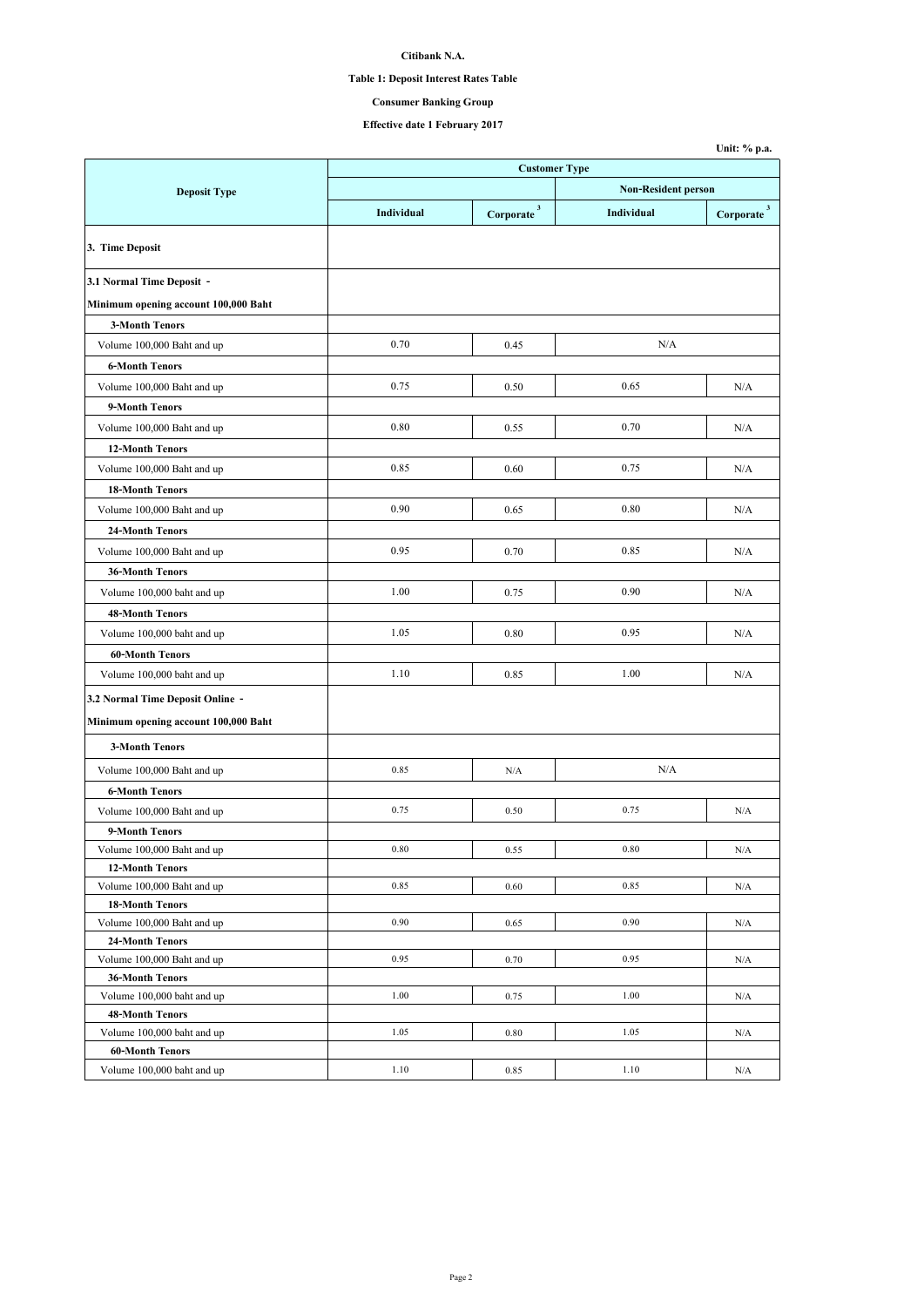**Table 1: Deposit Interest Rates Table**

**Consumer Banking Group**

| <b>Customer Type</b><br><b>Non-Resident person</b><br><b>Deposit Type</b><br>$Corporate$ <sup>3</sup><br>Individual<br>Individual<br>3.3 Periodic Time Deposit-<br><b>Monthly Interest Paid</b><br><b>6-Month Tenors</b><br>0.55<br>N/A<br>Volume 200,000 baht and up<br>9-Month Tenors<br>0.60<br>N/A<br>Volume 200,000 baht and up<br><b>12-Month Tenors</b><br>Volume 200,000 baht and up<br>0.65<br>N/A<br><b>18-Month Tenors</b><br>0.70<br>N/A<br>Volume 200,000 baht and up<br>24-Month Tenors<br>0.75<br>N/A<br>Volume 200,000 baht and up<br><b>36-Month Tenors</b><br>0.80<br>N/A<br>Volume 200,000 baht and up<br><b>48-Month Tenors</b><br>0.85<br>N/A<br>Volume 200,000 baht and up<br><b>60-Month Tenors</b><br>0.90<br>N/A<br>Volume 200,000 baht and up<br><b>Quarterly Interest Paid</b><br>12-Month Tenors<br>0.65<br>Volume 200,000 baht and up<br>N/A<br><b>18-Month Tenors</b><br>0.70<br>N/A<br>Volume 200,000 baht and up<br>24-Month Tenors<br>0.75<br>N/A<br>Volume 200,000 baht and up<br>36-Month Tenors<br>0.80<br>N/A<br>Volume 200,000 baht and up<br><b>48-Month Tenors</b><br>0.85<br>N/A<br>Volume 200,000 baht and up<br><b>60-Month Tenors</b><br>0.90<br>N/A<br>Volume 200,000 baht and up<br>Semi Annually Interest Paid<br><b>12-Month Tenors</b><br>0.65<br>N/A<br>Volume 200,000 baht and up<br><b>18-Month Tenors</b><br>0.70<br>Volume 200,000 baht and up<br>N/A<br>24-Month Tenors |                            |      |  |     | Unit: % p.a.                  |
|--------------------------------------------------------------------------------------------------------------------------------------------------------------------------------------------------------------------------------------------------------------------------------------------------------------------------------------------------------------------------------------------------------------------------------------------------------------------------------------------------------------------------------------------------------------------------------------------------------------------------------------------------------------------------------------------------------------------------------------------------------------------------------------------------------------------------------------------------------------------------------------------------------------------------------------------------------------------------------------------------------------------------------------------------------------------------------------------------------------------------------------------------------------------------------------------------------------------------------------------------------------------------------------------------------------------------------------------------------------------------------------------------------------------------------|----------------------------|------|--|-----|-------------------------------|
|                                                                                                                                                                                                                                                                                                                                                                                                                                                                                                                                                                                                                                                                                                                                                                                                                                                                                                                                                                                                                                                                                                                                                                                                                                                                                                                                                                                                                                |                            |      |  |     |                               |
|                                                                                                                                                                                                                                                                                                                                                                                                                                                                                                                                                                                                                                                                                                                                                                                                                                                                                                                                                                                                                                                                                                                                                                                                                                                                                                                                                                                                                                |                            |      |  |     |                               |
|                                                                                                                                                                                                                                                                                                                                                                                                                                                                                                                                                                                                                                                                                                                                                                                                                                                                                                                                                                                                                                                                                                                                                                                                                                                                                                                                                                                                                                |                            |      |  |     | $\bf{Corporate}$ <sup>3</sup> |
|                                                                                                                                                                                                                                                                                                                                                                                                                                                                                                                                                                                                                                                                                                                                                                                                                                                                                                                                                                                                                                                                                                                                                                                                                                                                                                                                                                                                                                |                            |      |  |     |                               |
|                                                                                                                                                                                                                                                                                                                                                                                                                                                                                                                                                                                                                                                                                                                                                                                                                                                                                                                                                                                                                                                                                                                                                                                                                                                                                                                                                                                                                                |                            |      |  |     |                               |
|                                                                                                                                                                                                                                                                                                                                                                                                                                                                                                                                                                                                                                                                                                                                                                                                                                                                                                                                                                                                                                                                                                                                                                                                                                                                                                                                                                                                                                |                            |      |  |     |                               |
|                                                                                                                                                                                                                                                                                                                                                                                                                                                                                                                                                                                                                                                                                                                                                                                                                                                                                                                                                                                                                                                                                                                                                                                                                                                                                                                                                                                                                                |                            |      |  |     |                               |
|                                                                                                                                                                                                                                                                                                                                                                                                                                                                                                                                                                                                                                                                                                                                                                                                                                                                                                                                                                                                                                                                                                                                                                                                                                                                                                                                                                                                                                |                            |      |  |     |                               |
|                                                                                                                                                                                                                                                                                                                                                                                                                                                                                                                                                                                                                                                                                                                                                                                                                                                                                                                                                                                                                                                                                                                                                                                                                                                                                                                                                                                                                                |                            |      |  |     |                               |
|                                                                                                                                                                                                                                                                                                                                                                                                                                                                                                                                                                                                                                                                                                                                                                                                                                                                                                                                                                                                                                                                                                                                                                                                                                                                                                                                                                                                                                |                            |      |  |     |                               |
|                                                                                                                                                                                                                                                                                                                                                                                                                                                                                                                                                                                                                                                                                                                                                                                                                                                                                                                                                                                                                                                                                                                                                                                                                                                                                                                                                                                                                                |                            |      |  |     |                               |
|                                                                                                                                                                                                                                                                                                                                                                                                                                                                                                                                                                                                                                                                                                                                                                                                                                                                                                                                                                                                                                                                                                                                                                                                                                                                                                                                                                                                                                |                            |      |  |     |                               |
|                                                                                                                                                                                                                                                                                                                                                                                                                                                                                                                                                                                                                                                                                                                                                                                                                                                                                                                                                                                                                                                                                                                                                                                                                                                                                                                                                                                                                                |                            |      |  |     |                               |
|                                                                                                                                                                                                                                                                                                                                                                                                                                                                                                                                                                                                                                                                                                                                                                                                                                                                                                                                                                                                                                                                                                                                                                                                                                                                                                                                                                                                                                |                            |      |  |     |                               |
|                                                                                                                                                                                                                                                                                                                                                                                                                                                                                                                                                                                                                                                                                                                                                                                                                                                                                                                                                                                                                                                                                                                                                                                                                                                                                                                                                                                                                                |                            |      |  |     |                               |
|                                                                                                                                                                                                                                                                                                                                                                                                                                                                                                                                                                                                                                                                                                                                                                                                                                                                                                                                                                                                                                                                                                                                                                                                                                                                                                                                                                                                                                |                            |      |  |     |                               |
|                                                                                                                                                                                                                                                                                                                                                                                                                                                                                                                                                                                                                                                                                                                                                                                                                                                                                                                                                                                                                                                                                                                                                                                                                                                                                                                                                                                                                                |                            |      |  |     |                               |
|                                                                                                                                                                                                                                                                                                                                                                                                                                                                                                                                                                                                                                                                                                                                                                                                                                                                                                                                                                                                                                                                                                                                                                                                                                                                                                                                                                                                                                |                            |      |  |     |                               |
|                                                                                                                                                                                                                                                                                                                                                                                                                                                                                                                                                                                                                                                                                                                                                                                                                                                                                                                                                                                                                                                                                                                                                                                                                                                                                                                                                                                                                                |                            |      |  |     |                               |
|                                                                                                                                                                                                                                                                                                                                                                                                                                                                                                                                                                                                                                                                                                                                                                                                                                                                                                                                                                                                                                                                                                                                                                                                                                                                                                                                                                                                                                |                            |      |  |     |                               |
|                                                                                                                                                                                                                                                                                                                                                                                                                                                                                                                                                                                                                                                                                                                                                                                                                                                                                                                                                                                                                                                                                                                                                                                                                                                                                                                                                                                                                                |                            |      |  |     |                               |
|                                                                                                                                                                                                                                                                                                                                                                                                                                                                                                                                                                                                                                                                                                                                                                                                                                                                                                                                                                                                                                                                                                                                                                                                                                                                                                                                                                                                                                |                            |      |  |     |                               |
|                                                                                                                                                                                                                                                                                                                                                                                                                                                                                                                                                                                                                                                                                                                                                                                                                                                                                                                                                                                                                                                                                                                                                                                                                                                                                                                                                                                                                                |                            |      |  |     |                               |
|                                                                                                                                                                                                                                                                                                                                                                                                                                                                                                                                                                                                                                                                                                                                                                                                                                                                                                                                                                                                                                                                                                                                                                                                                                                                                                                                                                                                                                |                            |      |  |     |                               |
|                                                                                                                                                                                                                                                                                                                                                                                                                                                                                                                                                                                                                                                                                                                                                                                                                                                                                                                                                                                                                                                                                                                                                                                                                                                                                                                                                                                                                                |                            |      |  |     |                               |
|                                                                                                                                                                                                                                                                                                                                                                                                                                                                                                                                                                                                                                                                                                                                                                                                                                                                                                                                                                                                                                                                                                                                                                                                                                                                                                                                                                                                                                |                            |      |  |     |                               |
|                                                                                                                                                                                                                                                                                                                                                                                                                                                                                                                                                                                                                                                                                                                                                                                                                                                                                                                                                                                                                                                                                                                                                                                                                                                                                                                                                                                                                                |                            |      |  |     |                               |
|                                                                                                                                                                                                                                                                                                                                                                                                                                                                                                                                                                                                                                                                                                                                                                                                                                                                                                                                                                                                                                                                                                                                                                                                                                                                                                                                                                                                                                |                            |      |  |     |                               |
|                                                                                                                                                                                                                                                                                                                                                                                                                                                                                                                                                                                                                                                                                                                                                                                                                                                                                                                                                                                                                                                                                                                                                                                                                                                                                                                                                                                                                                |                            |      |  |     |                               |
|                                                                                                                                                                                                                                                                                                                                                                                                                                                                                                                                                                                                                                                                                                                                                                                                                                                                                                                                                                                                                                                                                                                                                                                                                                                                                                                                                                                                                                |                            |      |  |     |                               |
|                                                                                                                                                                                                                                                                                                                                                                                                                                                                                                                                                                                                                                                                                                                                                                                                                                                                                                                                                                                                                                                                                                                                                                                                                                                                                                                                                                                                                                |                            |      |  |     |                               |
|                                                                                                                                                                                                                                                                                                                                                                                                                                                                                                                                                                                                                                                                                                                                                                                                                                                                                                                                                                                                                                                                                                                                                                                                                                                                                                                                                                                                                                |                            |      |  |     |                               |
|                                                                                                                                                                                                                                                                                                                                                                                                                                                                                                                                                                                                                                                                                                                                                                                                                                                                                                                                                                                                                                                                                                                                                                                                                                                                                                                                                                                                                                |                            |      |  |     |                               |
|                                                                                                                                                                                                                                                                                                                                                                                                                                                                                                                                                                                                                                                                                                                                                                                                                                                                                                                                                                                                                                                                                                                                                                                                                                                                                                                                                                                                                                |                            |      |  |     |                               |
|                                                                                                                                                                                                                                                                                                                                                                                                                                                                                                                                                                                                                                                                                                                                                                                                                                                                                                                                                                                                                                                                                                                                                                                                                                                                                                                                                                                                                                |                            |      |  |     |                               |
|                                                                                                                                                                                                                                                                                                                                                                                                                                                                                                                                                                                                                                                                                                                                                                                                                                                                                                                                                                                                                                                                                                                                                                                                                                                                                                                                                                                                                                |                            |      |  |     |                               |
|                                                                                                                                                                                                                                                                                                                                                                                                                                                                                                                                                                                                                                                                                                                                                                                                                                                                                                                                                                                                                                                                                                                                                                                                                                                                                                                                                                                                                                |                            |      |  |     |                               |
|                                                                                                                                                                                                                                                                                                                                                                                                                                                                                                                                                                                                                                                                                                                                                                                                                                                                                                                                                                                                                                                                                                                                                                                                                                                                                                                                                                                                                                |                            |      |  |     |                               |
|                                                                                                                                                                                                                                                                                                                                                                                                                                                                                                                                                                                                                                                                                                                                                                                                                                                                                                                                                                                                                                                                                                                                                                                                                                                                                                                                                                                                                                |                            |      |  |     |                               |
|                                                                                                                                                                                                                                                                                                                                                                                                                                                                                                                                                                                                                                                                                                                                                                                                                                                                                                                                                                                                                                                                                                                                                                                                                                                                                                                                                                                                                                |                            |      |  |     |                               |
|                                                                                                                                                                                                                                                                                                                                                                                                                                                                                                                                                                                                                                                                                                                                                                                                                                                                                                                                                                                                                                                                                                                                                                                                                                                                                                                                                                                                                                |                            |      |  |     |                               |
|                                                                                                                                                                                                                                                                                                                                                                                                                                                                                                                                                                                                                                                                                                                                                                                                                                                                                                                                                                                                                                                                                                                                                                                                                                                                                                                                                                                                                                |                            |      |  |     |                               |
|                                                                                                                                                                                                                                                                                                                                                                                                                                                                                                                                                                                                                                                                                                                                                                                                                                                                                                                                                                                                                                                                                                                                                                                                                                                                                                                                                                                                                                | Volume 200,000 baht and up | 0.75 |  | N/A |                               |
| <b>36-Month Tenors</b>                                                                                                                                                                                                                                                                                                                                                                                                                                                                                                                                                                                                                                                                                                                                                                                                                                                                                                                                                                                                                                                                                                                                                                                                                                                                                                                                                                                                         |                            |      |  |     |                               |
| 0.80<br>N/A<br>Volume 200,000 baht and up                                                                                                                                                                                                                                                                                                                                                                                                                                                                                                                                                                                                                                                                                                                                                                                                                                                                                                                                                                                                                                                                                                                                                                                                                                                                                                                                                                                      |                            |      |  |     |                               |
| <b>48-Month Tenors</b>                                                                                                                                                                                                                                                                                                                                                                                                                                                                                                                                                                                                                                                                                                                                                                                                                                                                                                                                                                                                                                                                                                                                                                                                                                                                                                                                                                                                         |                            |      |  |     |                               |
| 0.85<br>N/A<br>Volume 200,000 baht and up                                                                                                                                                                                                                                                                                                                                                                                                                                                                                                                                                                                                                                                                                                                                                                                                                                                                                                                                                                                                                                                                                                                                                                                                                                                                                                                                                                                      |                            |      |  |     |                               |
| 60-Month Tenors                                                                                                                                                                                                                                                                                                                                                                                                                                                                                                                                                                                                                                                                                                                                                                                                                                                                                                                                                                                                                                                                                                                                                                                                                                                                                                                                                                                                                |                            |      |  |     |                               |
| 0.90<br>N/A<br>Volume 200,000 baht and up                                                                                                                                                                                                                                                                                                                                                                                                                                                                                                                                                                                                                                                                                                                                                                                                                                                                                                                                                                                                                                                                                                                                                                                                                                                                                                                                                                                      |                            |      |  |     |                               |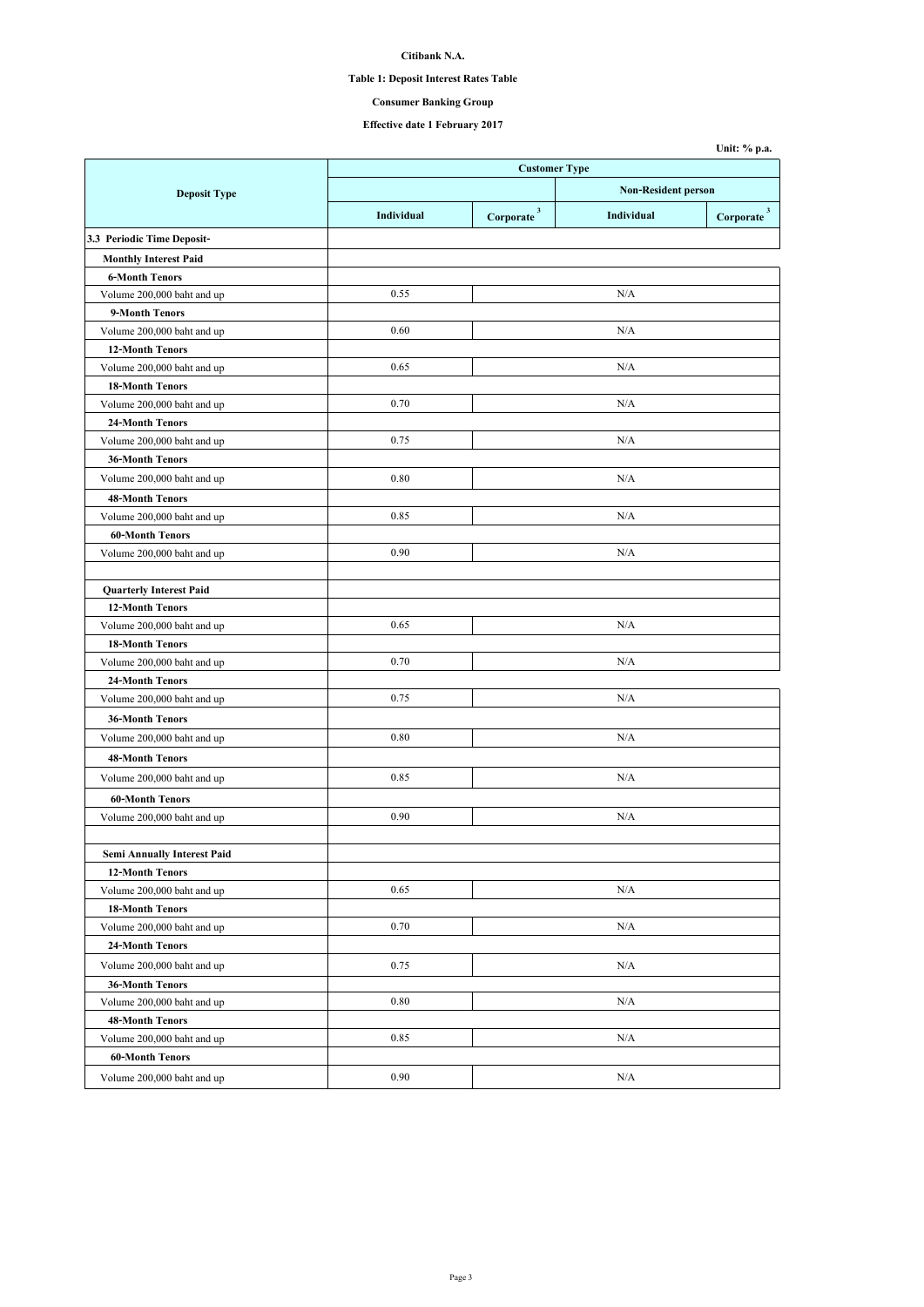## **Table 1: Deposit Interest Rates Table**

# **Consumer Banking Group**

|                               |                      |                |                     | Unit: % p.a. |  |
|-------------------------------|----------------------|----------------|---------------------|--------------|--|
|                               | <b>Customer Type</b> |                |                     |              |  |
| <b>Deposit Type</b>           |                      |                | Non-Resident person |              |  |
|                               | <b>Individual</b>    | 3<br>Corporate | Individual          | Corporate    |  |
| <b>Annually Interest Paid</b> |                      |                |                     |              |  |
| <b>24-Month Tenors</b>        |                      |                |                     |              |  |
| Volume 200,000 baht and up    | 0.75                 |                | N/A                 |              |  |
| <b>36-Month Tenors</b>        |                      |                |                     |              |  |
| Volume 200,000 baht and up    | 0.80                 |                | N/A                 |              |  |
| <b>48-Month Tenors</b>        |                      |                |                     |              |  |
| Volume 200,000 baht and up    | 0.85                 |                | N/A                 |              |  |
| <b>60-Month Tenors</b>        |                      |                |                     |              |  |
| Volume 200,000 baht and up    | 0.90                 |                | N/A                 |              |  |
|                               |                      |                |                     |              |  |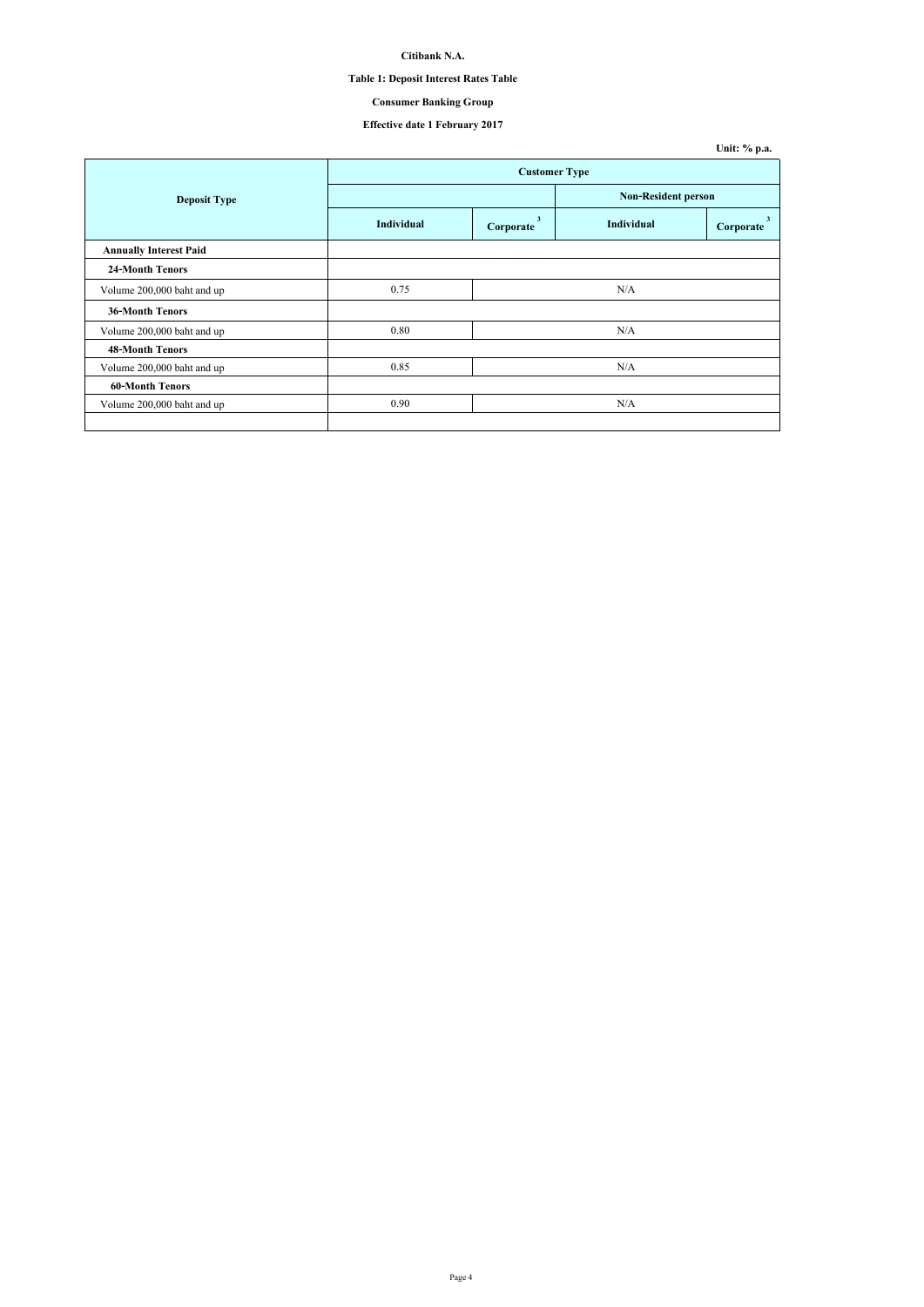## **Table 1: Deposit Interest Rates Table**

# **Consumer Banking Group**

|                                            |                            |                          |            | Unit: % p.a.              |  |
|--------------------------------------------|----------------------------|--------------------------|------------|---------------------------|--|
| <b>Deposit Type</b>                        | <b>Customer Type</b>       |                          |            |                           |  |
|                                            | <b>Non-Resident person</b> |                          |            |                           |  |
|                                            | <b>Individual</b>          | $Corporate$ <sup>3</sup> | Individual | $\mathbf{3}$<br>Corporate |  |
| 3.4 Flexible Time Deposit Enhancement      |                            |                          |            |                           |  |
| Minimum opening account 200,000 Baht       |                            |                          |            |                           |  |
| <b>3-Month Tenors</b>                      |                            |                          |            |                           |  |
| Volume 200,000 baht and up                 | 0.40                       |                          | N/A        |                           |  |
| <b>6-Month Tenors</b>                      |                            |                          |            |                           |  |
| Volume 200,000 baht and up                 | 0.45                       |                          | N/A        |                           |  |
| 9-Month Tenors                             |                            |                          |            |                           |  |
| Volume 200,000 baht and up                 | 0.50                       |                          | N/A        |                           |  |
| <b>12-Month Tenors</b>                     |                            |                          |            |                           |  |
| Volume 200,000 baht and up                 | 0.55                       |                          | N/A        |                           |  |
| <b>18-Month Tenors</b>                     |                            |                          |            |                           |  |
| Volume 200,000 baht and up                 | 0.60                       |                          | N/A        |                           |  |
| <b>24-Month Tenors</b>                     |                            |                          |            |                           |  |
| Volume 200,000 baht and up                 | 0.65                       |                          | N/A        |                           |  |
|                                            |                            |                          |            |                           |  |
| 3.5 Time Deposit with Mutual Fund          |                            |                          |            |                           |  |
| Minimum opening account 1,500,000 Baht and |                            |                          |            |                           |  |
| Maximum at 50,000,000 Baht                 |                            |                          |            |                           |  |
| 3-Month Tenors with Money Market mutual    |                            |                          |            |                           |  |
| fund                                       |                            |                          |            |                           |  |
| Volume 1,500,000 baht to 50,000,000 baht   | 1.50                       |                          | N/A        |                           |  |
| 3-Month Tenors with Non-Money Market       |                            |                          |            |                           |  |
| mutual fund                                |                            |                          |            |                           |  |
| Volume 1,500,000 baht to 50,000,000 baht   | 2.00                       |                          | N/A        |                           |  |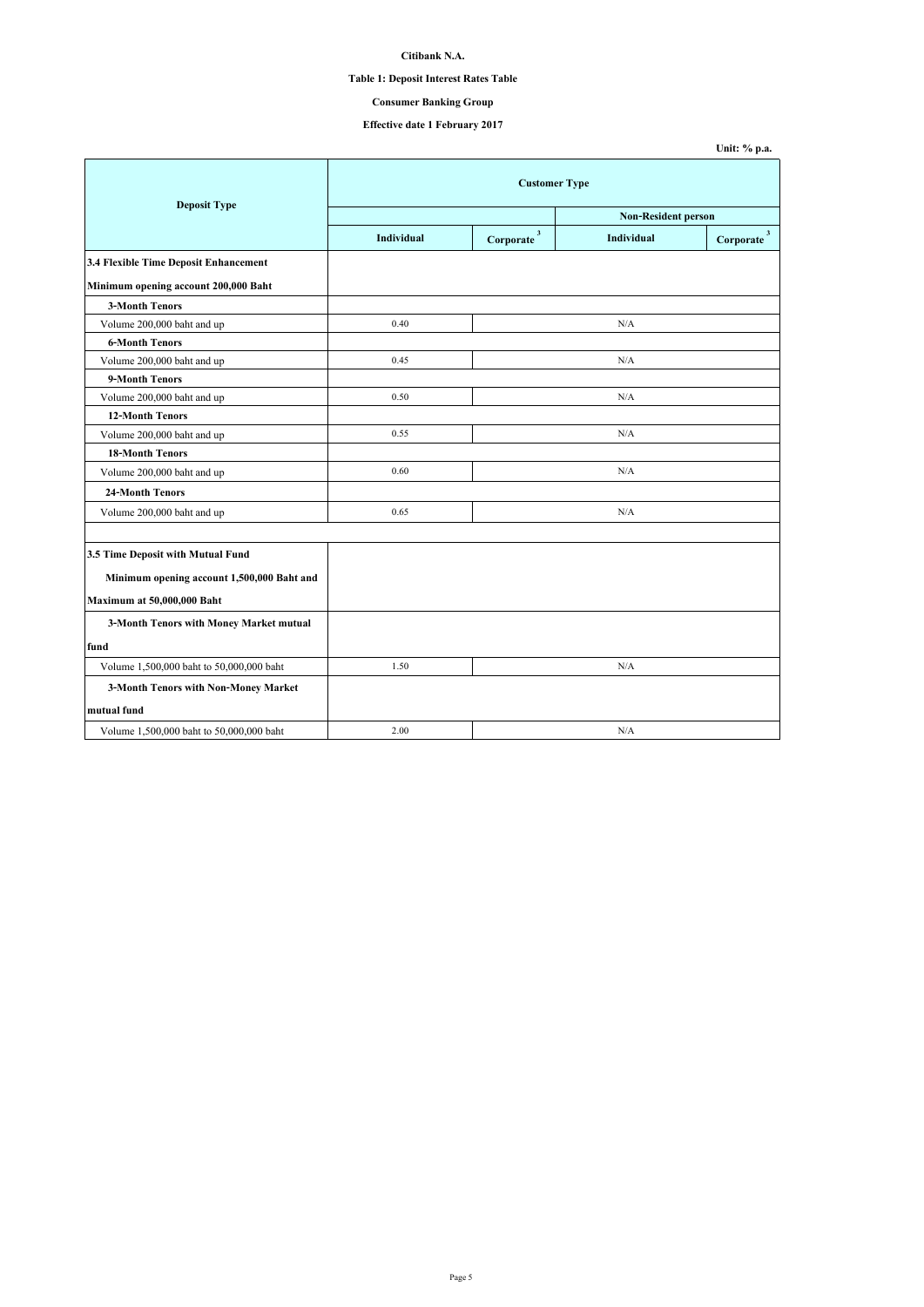### **Table 1: Deposit Interest Rates Table**

### **Consumer Banking Group**

### **Effective date 1 February 2017**

#### **Remark :**

#### **Terms and conditions for interest payment.**

- o This table is only for Consumer banking
- Saturday Sunday with the deposit in cash via Cash Deposit Machine as the bank does not provide Teller Counter services, or in case the customer deposit in cheque, Citibank will post the ledger and start to calculate the interest for the mentioned amount on the next business day of the normal banking days on Monday - Friday. In case of the deposit in cheque, the amount will be effective only if the cheque is completely o For the case that customer opens Current Account or Savings Account, which are the accounts that Citibank specially services on

cleared.

o In case of withdrawal before maturity for Normal Time Deposit, Periodic Time Deposit and Flexible Time Deposit Enhancement,

the interest rate will pay according to the condition, or subject to Management Approvals.

- o Terms and conditions for Normal Time Deposit and Periodic Time deposit in case of withdrawal before maturity are as followings: o Deposit length of less than 3 months: No interest payment.
	- o Deposit length of 3 months or more: Citibank will pay interest, based on savings account interest rate on the withdrawal date, but not more than 1% p.a. For accounts with periodic interest payment, Citibank will deduct the excess interest rates paid from the principal amount. o Interest payments are exempted for corporate accounts with withdrawals before the time deposit maturity.
- o Interest rate calculations for time deposits are based on non-accumulated interest calculations.
- o For non-resident THB accounts, Citibank will not pay interest rates for all THB saving accounts.
- o For non-resident THB accounts, Citibank will open only Normal Time deposit accounts with 6-month tenors or longer.
- o For Savings Plus accounts, the T&C are the same and referred to the Normal Savings account with effect from 23 July 2012 and onwards, following the terms and conditions on the account opening date.
- o For Online Time Deposit opening, it means that you have reviewed and decided to open this Time Deposit and allowed Citibank to refer to your account opening documents and signature from your existing current account or saving account as reference and evidence for opening this Time Deposit with no exception.
- o Opening of Time Deposit online transaction is available 24 hours. However, the online transaction that has been made after 10:00 p.m. of business days or the online transaction that has been made on weekends or on public holidays will be treated as the transaction with the quoted interest rate of the next business day transaction.
- o Terms and Conditions for Flexible Time Deposit Enhancement are as followings:
	- o To enable the facility to partially withdraw cash through remote channel, customer is required to open new savings account.
	- o For the partial withdrawal within 1 month from deposit date, zero percent interest rates will be given.
	- o For partial withdrawal after 1 month or longer, will receive early break interest rate of normal savings interest rate on the withdrawn date. The remaining balance at maturity earns originally agreed interest rate.

o The aforementioned provisions of Flexible Time Deposit Enhancement are as informed which will be effective as follows:

- (a) on May13, 2009 with respect to the customers who open an Flexible Time Deposit Enhancement Account from May 13, 2009 onwards; and
- (b) on June 13, 2009 with respect to the customers who opened an Flexible Time Deposit Enhancement Account before May 13, 2009 whose accounts are matured and renewed/rolled over from June 13, 2009 onwards.
- o Terms and conditions for Non-resident baht accounts

o Principals and interests are not under a blanket guaranteed by Deposit Protection Agency Act B.E.2551 which is effective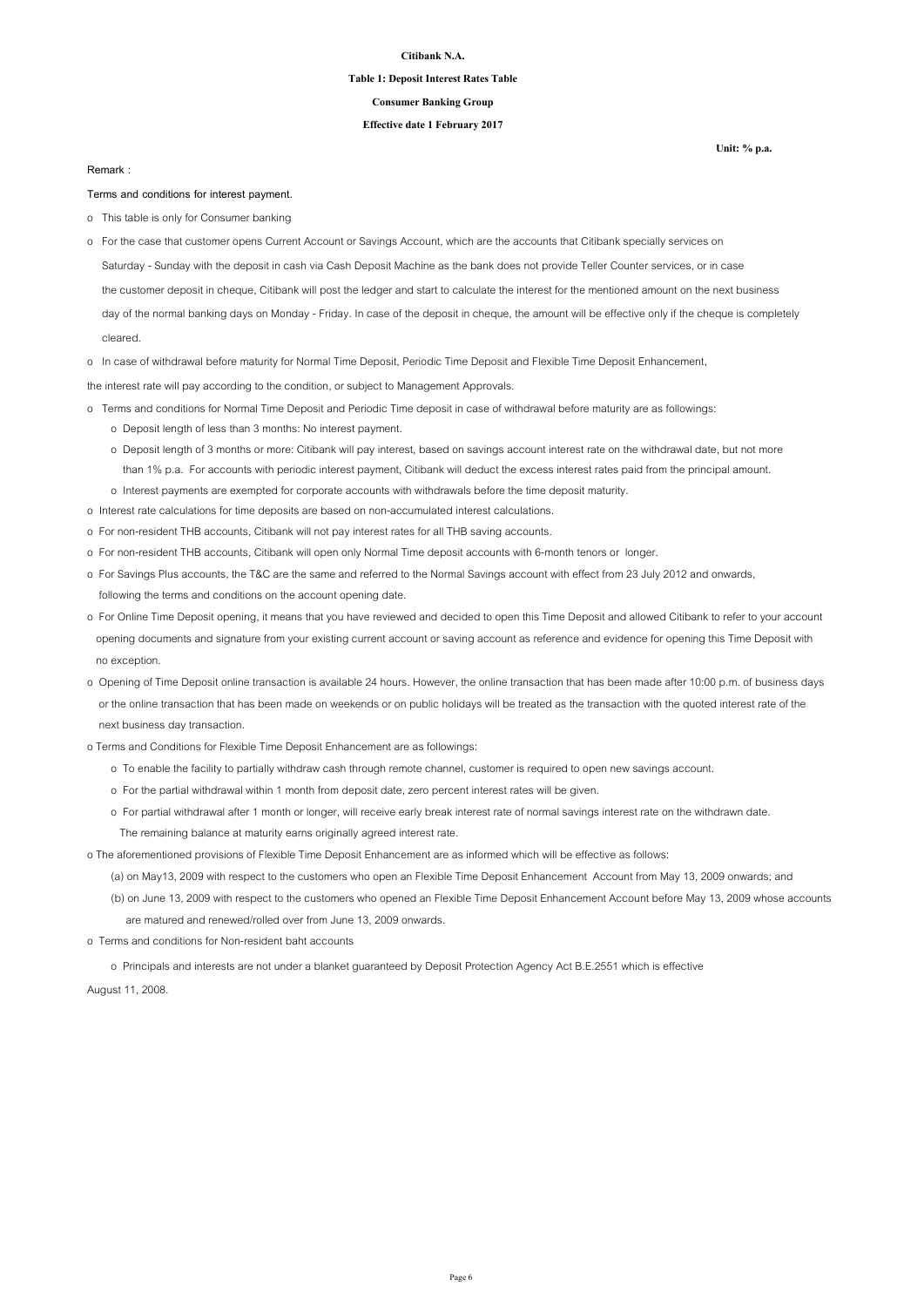### **Table 1: Deposit Interest Rates Table**

## **Consumer Banking Group**

### **Effective date 1 February 2017**

**Unit: % p.a.**

### **Remark :**

### **Terms and conditions for Time deposit with Mutual Fund**

o New Citigold client refers to a customer who has never opened deposit and/or investment accounts with Citibank, opening Deposit and Investment Accounts with new funds and maintaining the outstanding balance for 3 million Baht or more, for 2 consecutive calendar months after the month which the balance requirement is met.

o Eligible for Citigold clients who have saving account or mutual fund account in Thailand.

o Eligible clients who participate in mutual fund product must not be US person.

o Eligible clients who participate in mutual fund product must have mailing address in Thailand.

o Opening deposit and investment accounts with new funds' refer to the source of funds to be deposited and/or invested must come from outside the Bank only. Transfers between Citibank accounts are not eligible for this program.

o According to Citibank policy on termination of mutual fund subscription by credit card payment, payment of the mutual funds cannot be made via credit cards.

o Citibank Fund Risk Rating is according to Citi's standard and SEC's guidelines. Fund Risk Rating between Citibank and Fund House can be different.

o Citibank reserves its sole right to adjust, reduce or cancel any or all of the Incentive under this Promotion Program if the total amount of Incentive to be given to the customer, either by Citibank, the fund, the fund manager or any other related person, for each relevant transaction exceeds the 0.2% of the invested amount limit stipulated by the applicable laws or regulations.

o For Citigold client who also holds a joint banking account, the banking balance and monthly banking transactions, for the purpose of this promotion, will be calculated under the primary account holder of joint account.

o New Citigold client refers to a customer who has never opened deposit and/or investment accounts with Citibank, opening Time Deposit and Investment Accounts with new funds and maintaining the outstanding balance for 3 million Baht or more, for 3 months after the balance requirement is met.

o Eligible customer is required to invest minimum of 3,000,000 Baht (Three Million Baht) which the investment amount in the mutual fund/s is 50% of total investment amount (1,500,000 Baht) and time deposit minimum amount is required 50% from total investment (1,500,000 Baht).

o Opening time deposit and investment accounts with new funds' refer to the source of funds to be deposited and/or invested must come from outside the Bank only. Transfers between Citibank accounts are not eligible for this program.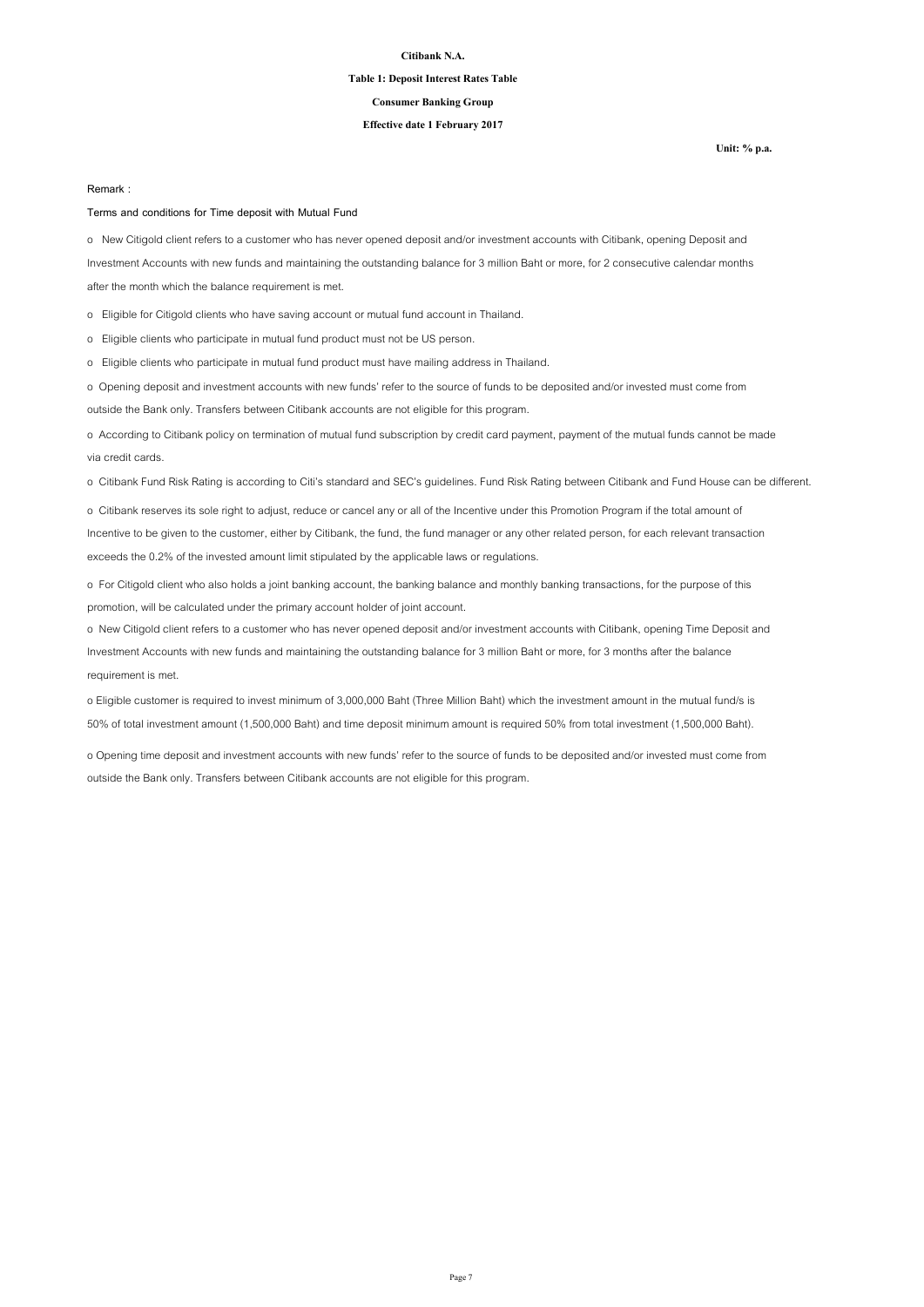### **Table 1: Deposit Interest Rates Table**

**Consumer Banking Group**

#### **Effective date 1 February 2017**

**Other Terms and Conditions**

1.Citigold customers are customers who have sum of Deposit and Investment balance 3 million baht and up. However, Citibank reserves the right to cancel Citigold membership in case that customers have total balance lower than 3 million baht for 12 consecutive months according to Citibank conditions. 2. Citi Priority customers are customers who have sum of Deposit and Investment balance 1 million baht and up. However, Citibank reserves the right to cancel Citi Priority membership in case that customers have total balance lower than 1 million baht for 12 consecutive months according to Citibank 3. Citibanking customers are customers who have sum of Deposit and Investment balance less than 1,000,000 baht. This includes all Citibank and Citigroup

4. Corporate customers are corporate that open accounts with Consumer Banking Group and have sum of Deposit and Investment balance 1,000,000 baht and up.

5. All Citibank customers will be eligible for interest rate on this Interest Rates Table and will be eligible for additional special rate no more than 0.75% p.a. The special interest is subject to customer's asset under management amount and bank management approval. The mentioned special rate does not apply to auto rollover Time deposit and all types of Saving accounts.

6. Volume is total deposit balance of customers and their relatives on a same day.

staff who have sum of Deposit and Investment balance less than 1,000,000 baht.

7. Citibank may offer gifts to new customers and on the anniversary program. Annual gifts may be given to all existing customers who eligible to the program under terms and conditions which will be announced and informed to the customers accordingly.

8. Citibank reserves the right to change conditions and interest rates as appropriate which will be in line with economic situation. Citibank will announce for the changes accordingly.

**Authorized Signature…………………….**

**(Don Charnsupharindr ) SVP, Retail Banking Head Announcement date 31 January 2017**

#### **Unit: % p.a.**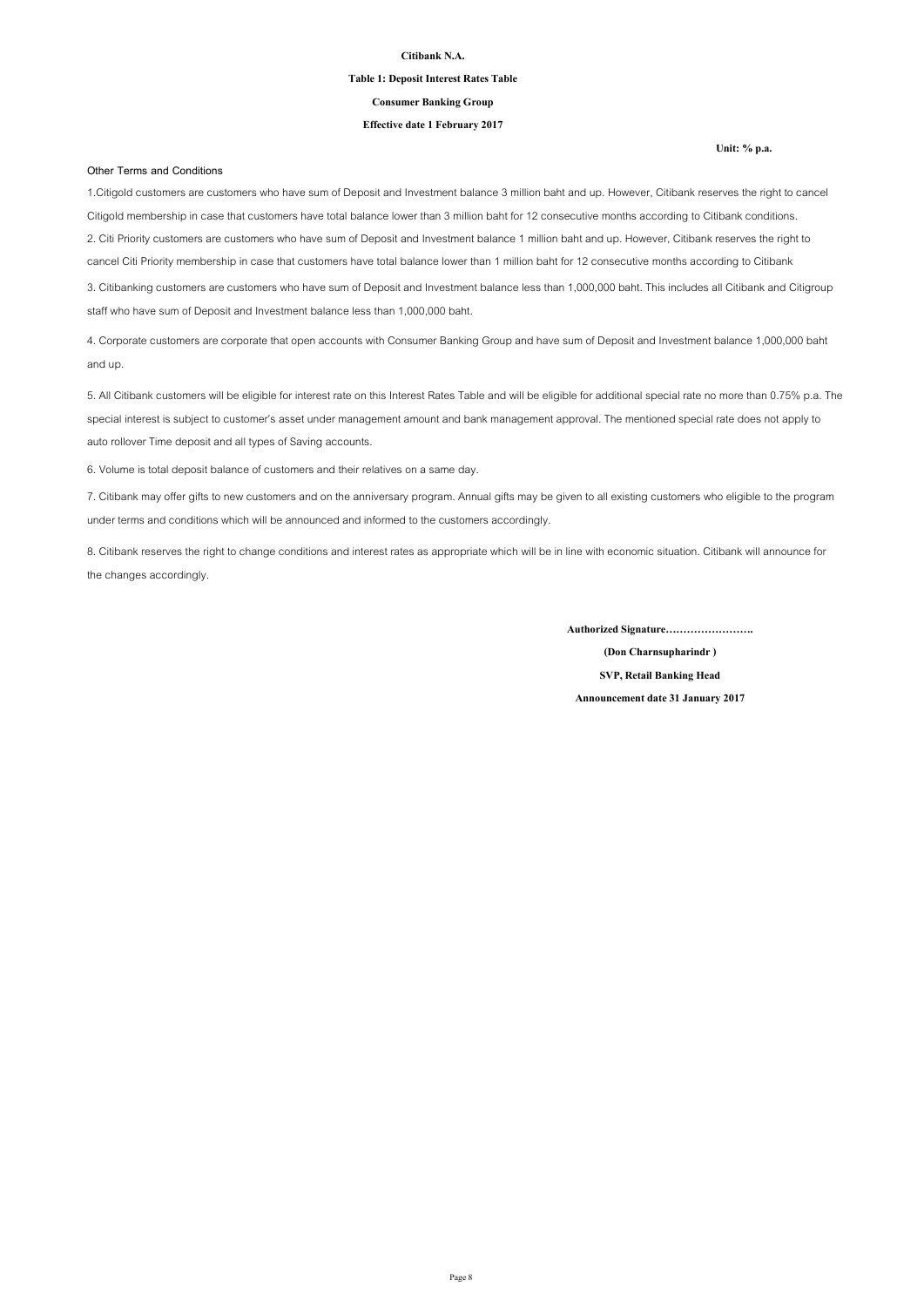| Citibank N.A.                        |                                              |      |              |  |  |
|--------------------------------------|----------------------------------------------|------|--------------|--|--|
|                                      | 1/<br><b>Table 2: Lending Interest Rates</b> |      |              |  |  |
|                                      | <b>Consumer Banking Group</b>                |      |              |  |  |
| Effective date 1 February 2017       |                                              |      |              |  |  |
|                                      |                                              |      | Unit: % p.a. |  |  |
| <b>A. Reference Interest Rates</b>   |                                              |      |              |  |  |
| 1. Minimum Loan Rate                 | <b>MLR</b>                                   | 7.00 |              |  |  |
| 2. Minimum Overdraft Rate            | <b>MOR</b>                                   | N/A  |              |  |  |
| 3. Minimum Retail Rate               | <b>MRR</b>                                   | N/A  |              |  |  |
| 4. Others (Temporary Overdraft Rate) |                                              | 7.25 |              |  |  |
|                                      |                                              |      | Unit: % p.a. |  |  |

| <b>B. Maximum Interest Rates</b> |                                |                                               |                                     |                                  |  |
|----------------------------------|--------------------------------|-----------------------------------------------|-------------------------------------|----------------------------------|--|
| B(1) Consumer Loan               | <b>Personel Loan</b>           |                                               | <b>Housing Loan</b>                 | <b>Overdraft with Collateral</b> |  |
|                                  | <b>With Collateral</b>         | <b>Without Collateral</b>                     |                                     |                                  |  |
|                                  | MLR-0.50% $^{2}$ (Currently is | N/A                                           | MLR-0.50% $^{27}$ (Currently is     | 5.50                             |  |
| 5. Ceiling Rate                  | equal to $6.50\%$ )            |                                               | equal to $6.50\%$ )                 |                                  |  |
| 6. Maximum Default Interest Rate | $15.00$ <sup>*</sup>           | N/A                                           | 4/<br>15.00                         | N/A                              |  |
|                                  |                                |                                               |                                     |                                  |  |
| B(2) Commercial Loan             | Overdraft                      | Short Term $\left(\leq 1$ Year) <sup>3/</sup> | Long Term $(>1$ Year) <sup>3/</sup> |                                  |  |
| 7. Ceiling Rate                  | N/A                            | 20.99                                         | 20.99                               |                                  |  |
| 8. Maximum Default Interest Rate | N/A                            | 20.99                                         | 20.99                               |                                  |  |

 **Remark:**

**1/ Exclude the type of credits in which BOT has stipulated the specific criteria.**

**2/ Ceiling rate for Housing Loan approved before year 2011 is 20.32%**

**3/ Product not being offered currently**

**4/ Maximum default interest rate for Housing Loan approved before year 2011 is 45.63%**

**Authorized Signature………………………………….**

 **(Don Charnsupharindr )**

 **SVP, Retail Banking Head**

**Announcement date 31 January 2017**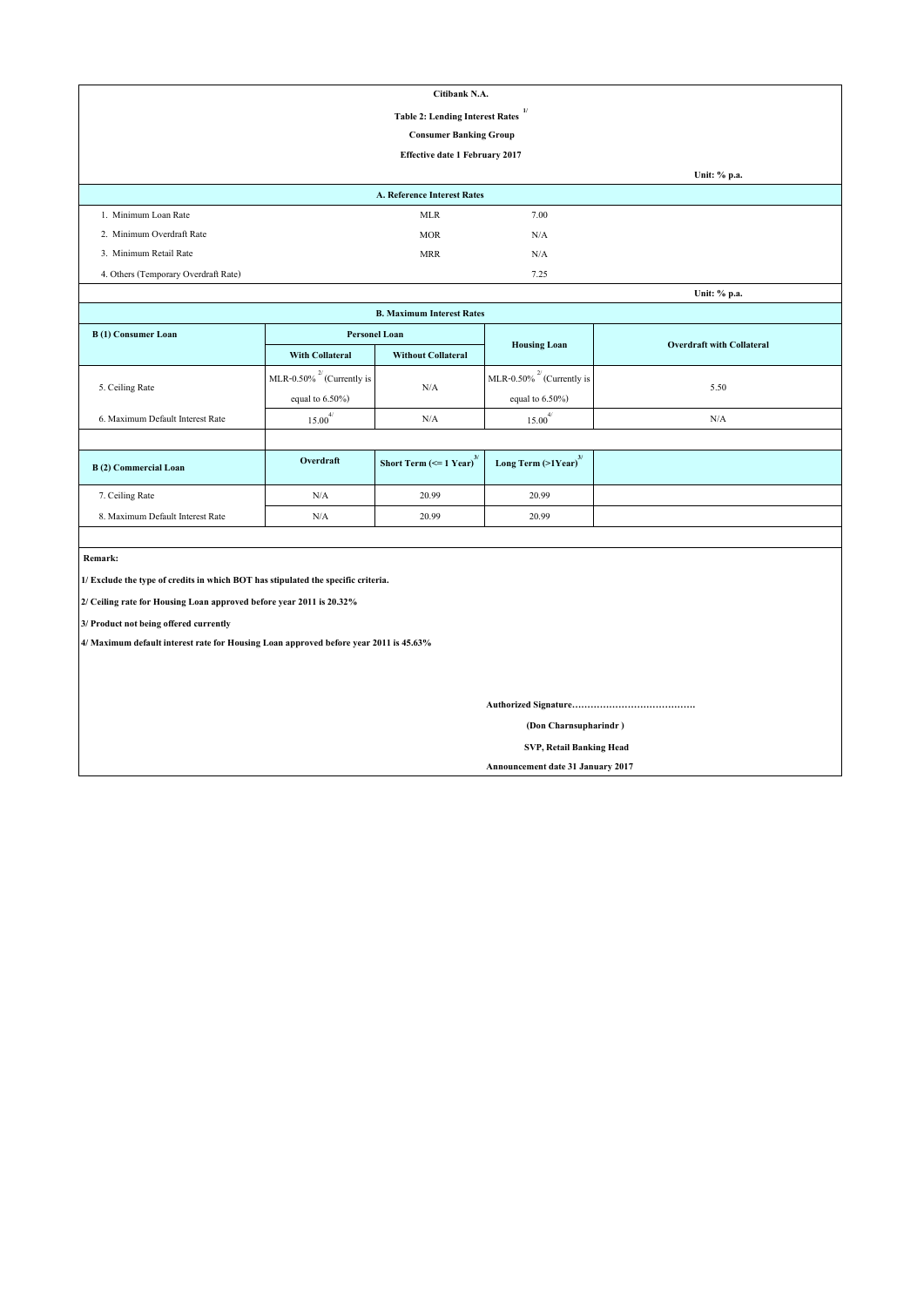| Citibank N.A.                                                                                   |                                   |                                                                   |                                                             |                         |
|-------------------------------------------------------------------------------------------------|-----------------------------------|-------------------------------------------------------------------|-------------------------------------------------------------|-------------------------|
| Table 3: Fees/ Charges and Penalty Related to Deposit and Lending <sup>1/</sup> and Others Fees |                                   |                                                                   |                                                             |                         |
|                                                                                                 |                                   | <b>Consumer Banking Group</b>                                     |                                                             |                         |
|                                                                                                 |                                   | <b>Effective date 1 February 2017</b>                             |                                                             |                         |
|                                                                                                 |                                   |                                                                   |                                                             |                         |
| A. Fee related to Deposit <sup>3/</sup>                                                         |                                   | <b>Unit: THB</b>                                                  | $4/$<br>Remark                                              |                         |
| 1. Below minimum balance account service fee                                                    | Citigold customer: No charge      |                                                                   |                                                             |                         |
| (Account maintenance fee for accounts with outstanding balance                                  | Citi Priority customer: No charge |                                                                   | In the case of average balance of total accounts lower than |                         |
| below the required amount)                                                                      |                                   | Citibanking customer: 300 baht/customer/month (charges quarterly) | 200,000 baht for Citibanking customer                       |                         |
|                                                                                                 |                                   |                                                                   |                                                             |                         |
| <b>B.</b> Fee related to Lending                                                                |                                   | <b>Unit: THB</b><br><b>Personal Loan</b>                          |                                                             |                         |
| B (1) Consumer Loan: Actual and reasonable expenses                                             |                                   |                                                                   | <b>Housing Loan</b>                                         | Remark                  |
|                                                                                                 | <b>With Collateral</b>            | <b>Without Collateral</b>                                         |                                                             |                         |
| 1. Expenses paid to government authorities i.e.,                                                |                                   |                                                                   |                                                             |                         |
| 1) Stamp duty                                                                                   | 0.05% of loan amount or           | N/A                                                               | 0.05% of loan amount or maximum                             |                         |
|                                                                                                 | maximum 10,000 baht               |                                                                   | 10,000 baht                                                 |                         |
|                                                                                                 |                                   |                                                                   |                                                             |                         |
|                                                                                                 | 1% of the loaned amount or        | N/A                                                               | 1% of the loaned amount or                                  |                         |
| 2) Mortgage Registration Fee                                                                    | maximum 200,000 baht              |                                                                   | maximum 200,000 baht                                        |                         |
| 2. Expenses paid to the third or external parties i.e.,                                         |                                   |                                                                   |                                                             |                         |
| In general case                                                                                 |                                   |                                                                   |                                                             |                         |
| 1) Credit Bureau search fee                                                                     | N/A                               | N/A                                                               | N/A                                                         |                         |
| 2) Collateral Appraisal expenses                                                                | Maximum 4,000 baht                | N/A                                                               | Maximum 4,000 baht                                          |                         |
|                                                                                                 |                                   |                                                                   |                                                             |                         |
| 3) Insurance premium                                                                            | Rate subject to insurance         | N/A                                                               | Rate subject to insurance company                           |                         |
|                                                                                                 | company                           |                                                                   |                                                             |                         |
| 4) Payment fee through other counters/ channels                                                 |                                   | N/A                                                               |                                                             |                         |
| (Bangkok Metropolitan area and Greater bangkok charge per                                       |                                   |                                                                   |                                                             |                         |
| transaction / upcountry charge per transaction (actual costs))                                  |                                   |                                                                   |                                                             |                         |
| Citibank N.A.                                                                                   | Free                              |                                                                   | Free                                                        |                         |
| <b>Bangkok Bank</b>                                                                             | 20 baht/ 35 baht                  |                                                                   | 20 baht/ 35 baht                                            |                         |
| Thai Military Bank                                                                              | 20 baht/ 35 baht                  |                                                                   | 20 baht/35 baht                                             |                         |
| Bank of Ayudhya                                                                                 | 20 baht/ 35 baht                  |                                                                   | 20 baht/ 35 baht                                            |                         |
| Krung Thai Bank                                                                                 | 25 baht/25 baht                   |                                                                   | 25 baht/ 25 baht                                            |                         |
| Kasikorn Bank                                                                                   | 25 baht/ 35 baht                  |                                                                   | 25 baht/ 35 baht                                            |                         |
| Siam Commercial Bank<br>In default case                                                         | 25 baht/ 40 baht                  |                                                                   | 25 baht/ 40 baht                                            |                         |
| 1) Returned Cheque fee (other commercial banks)                                                 |                                   | N/A                                                               |                                                             |                         |
| 2) Fee for insufficient fund (In case of payment by debiting from                               |                                   |                                                                   |                                                             |                         |
| the account of other commercial banks)                                                          |                                   | N/A                                                               |                                                             |                         |
|                                                                                                 | 120 baht/billing cycle until 3    |                                                                   | 120 baht/billing cycle until 3 Jan                          |                         |
|                                                                                                 | Jan 2017                          |                                                                   | 2017                                                        |                         |
| 3) Debt Collection Expenses $^{\mathrm{2/}}$                                                    | 100 baht/billing cycle since 4    | N/A                                                               | 100 baht/billing cycle since 4 Jan                          |                         |
|                                                                                                 | Jan 2017                          |                                                                   | 2017                                                        |                         |
| 3. Operating cost of commercial bank                                                            |                                   |                                                                   |                                                             |                         |
| In general case                                                                                 |                                   |                                                                   |                                                             |                         |
| 1) Collateral Appraisal expenses                                                                | N/A                               | N/A                                                               | N/A                                                         |                         |
| 2) Fee for a new statement requested (for the second copy or                                    |                                   |                                                                   |                                                             |                         |
| more)                                                                                           | N/A                               | N/A                                                               | N/A                                                         |                         |
| 3) Loan processing fee                                                                          | No charge                         | N/A                                                               | No charge                                                   |                         |
| In default case                                                                                 |                                   |                                                                   |                                                             |                         |
| 3) Debt Collection Expenses                                                                     |                                   | N/A                                                               |                                                             |                         |
| B(2) Commerical Loan: Actual and reasonable expense                                             |                                   | Overdraft                                                         |                                                             | Remark                  |
| 1. N/A                                                                                          |                                   | N/A                                                               |                                                             | $\mathbf{N}/\mathbf{A}$ |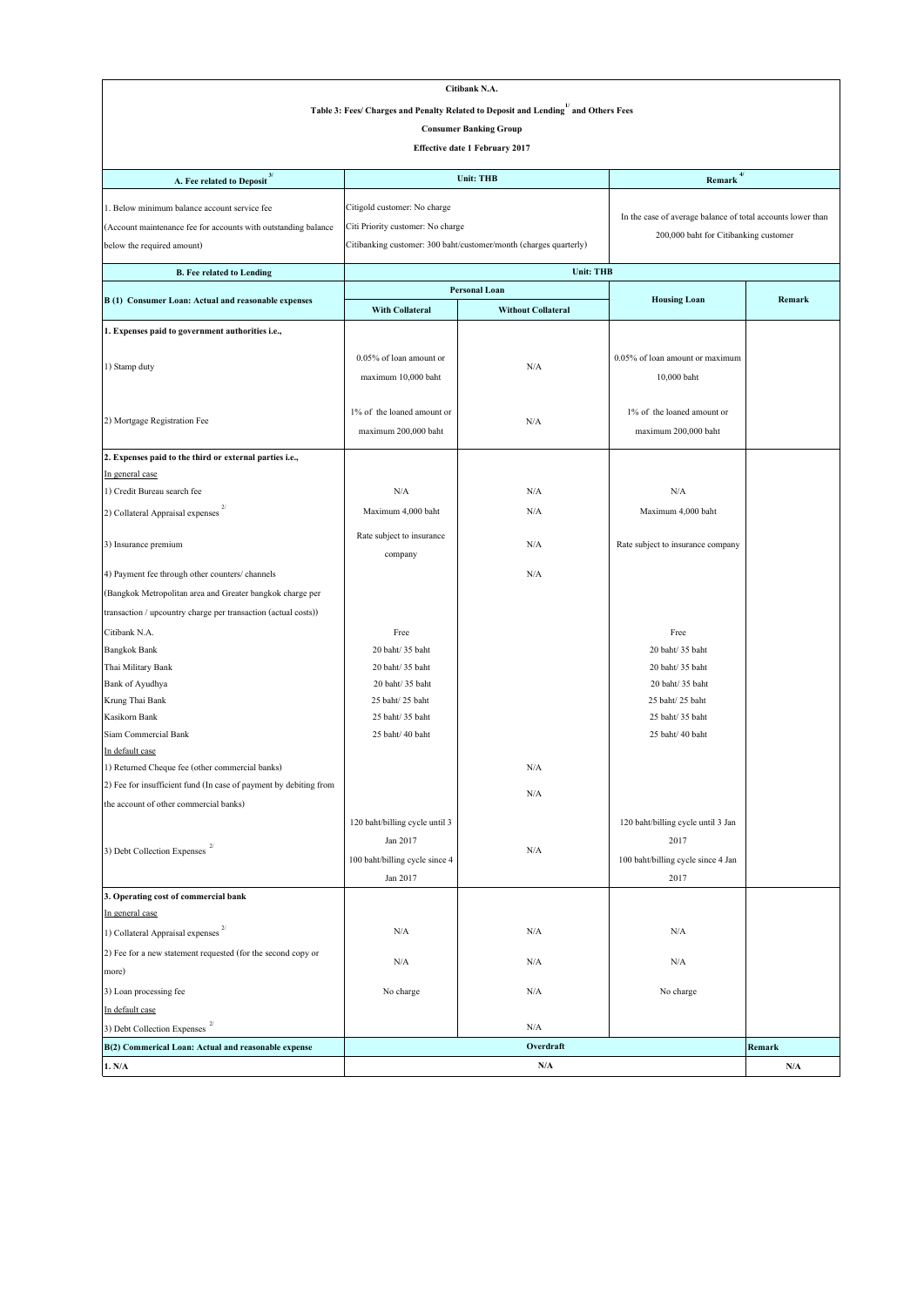| C. Other fees                              | Unit: THB $^{5/}$                                           | <b>Remark</b>                                                   |
|--------------------------------------------|-------------------------------------------------------------|-----------------------------------------------------------------|
|                                            |                                                             |                                                                 |
| 1. Cheque book                             | 1 whole book (30 cheques) is 450 Baht (15 baht per cheque)  |                                                                 |
|                                            | Citigold customer: No charge                                |                                                                 |
|                                            | Citi Priority customer: 25 baht per cheque                  | For non-customer, only allow buying Manager Cheque with         |
| 2. Manager Cheque                          | Citibanking customer: 25 baht per cheque                    | customer's cheque                                               |
|                                            | Non-customer: 100 baht per cheque                           |                                                                 |
|                                            | Citigold customer: No charge                                |                                                                 |
| 3. Stop payment cheque                     | Citi Priority customer: No charge                           | The whole cheque book will be charged 1,000 baht maximum        |
|                                            | Citibanking customer: 200 baht per instruction.             |                                                                 |
|                                            | Citigold customer: No charge                                |                                                                 |
|                                            | Citi Priority customer: No charge                           | Additional fee of US\$ 5 or more from receipient banks to every |
| 4. Stop payment Draft                      | Citibanking customer: 200 baht per instruction              | customers                                                       |
|                                            | Non-customer: 200 baht per instruction                      |                                                                 |
| 5. Return cheque/ draft                    | 0.0625% of cheque amount with minimum 200 baht              | Additional charge for Draft may apply                           |
|                                            |                                                             | Duty stamp 3 baht/ cheque                                       |
|                                            | Citigold customer: 0.5% Min100- Max 2,500 baht              | If customer present off-us Cheque Overseas, customer must       |
| 6. Bill for Collection (BFC)               | Citi Priority customer: 1% Min200- Max 5,000 baht           | hold Citibank Account in Thailand                               |
|                                            | Citibanking customer: 1% Min200- Max 5,000 baht             | if Customer Present On-us Cheque Overseas, Customer do not      |
|                                            | Non-customer: 2% Min1,000- Max 5,000 baht                   | have to hold Citibank account in Thailand                       |
|                                            | Citigold customer: 0.5% Min100- Max 2,500 baht              |                                                                 |
|                                            | Citi Priority customer: 1% Min200- Max 5,000 baht           |                                                                 |
| 7. Clean Bill Purchase                     | Citibanking customer: 1% Min200- Max 5,000 baht             | Duty stamp 3 baht/ cheque                                       |
|                                            | Non-customer: 2% Min1,000- Max 5,000 baht                   |                                                                 |
|                                            | Citigold customer: No charge                                |                                                                 |
|                                            | Citi Priority customer: No charge                           |                                                                 |
| 8. Gosi Draft Encashment                   | Citibanking customer: No charge                             |                                                                 |
|                                            | Non-customer: US\$20.00 for amount over US\$50.00           |                                                                 |
|                                            | 1% for amount below or equal to US\$50.00                   |                                                                 |
| 9. Traveler Cheque Encashment              |                                                             |                                                                 |
| Citicorp T/C by Citibank customer          | No charge                                                   | Limit encash US\$10,000                                         |
| Citicorp T/C & non Citibank customer       | No charge                                                   | Limit encash US\$3,000                                          |
| Non Citicorp T/C by Citibank customer      | No charge                                                   | Limit encash US\$10,000                                         |
| Non Ctiticorp T/C & non Citibank customer  | 2.00%                                                       | Limit encash US\$250                                            |
| - Com. in lieu of exchange (FAF)           | Citigold customer: 0.125% Min150 baht                       | Charged in addition to normal fees                              |
|                                            | Citi Priority customer: 0.125% Min150 baht                  |                                                                 |
|                                            | Citibanking customer: 0.25% Min300 baht                     |                                                                 |
|                                            | Non-customer: 0.25% Min300 baht                             |                                                                 |
| 10. CitiGold Cross Border Check Encashment | US\$25.00                                                   | Use daily exchange rate                                         |
|                                            |                                                             |                                                                 |
|                                            | Citigold customer: No charge                                |                                                                 |
| 11. Copy of cheque paid                    | Citi Priority customer: No charge                           |                                                                 |
|                                            | Citibanking customer: 100 baht or equivalent                |                                                                 |
|                                            | Citigold customer: No charge                                |                                                                 |
| 12. Confirmation letter                    | Citi Priority customer: 200 baht                            |                                                                 |
|                                            | Citibanking customer: 200 baht                              |                                                                 |
| 13. ATM Fee                                | No ATM Entrance Fee, No ATM Annual Fee, No ATM Re-issue Fee |                                                                 |
|                                            | Citigold customer: No charge                                |                                                                 |
| 14. ATM Withdrawal Fee                     | Citi Priority customer: No charge                           | *Apply to overseas non-Citi ATM card                            |
|                                            | Citibanking customer: No charge                             |                                                                 |
|                                            | Non-customer*: 220 baht / transaction                       |                                                                 |
| 15. ATM Transfer (domestic ORFT)           | 25 baht per transaction for amount 1-10,000 baht            |                                                                 |
|                                            | 35 baht per transaction for amount 10,001-50,000 baht       |                                                                 |
| 16. Internal Funds Transfer Fee            | No charge                                                   |                                                                 |
|                                            |                                                             | Additional 100 baht charged by recipient bank                   |
| 17. BahtNet Transfer Fee                   | 150 baht                                                    | Additional 10 baht for every 10,000 baht if transfer to account |
|                                            |                                                             | outside Bangkok and greater Bangkok                             |
|                                            |                                                             | (maximum 850 baht)                                              |